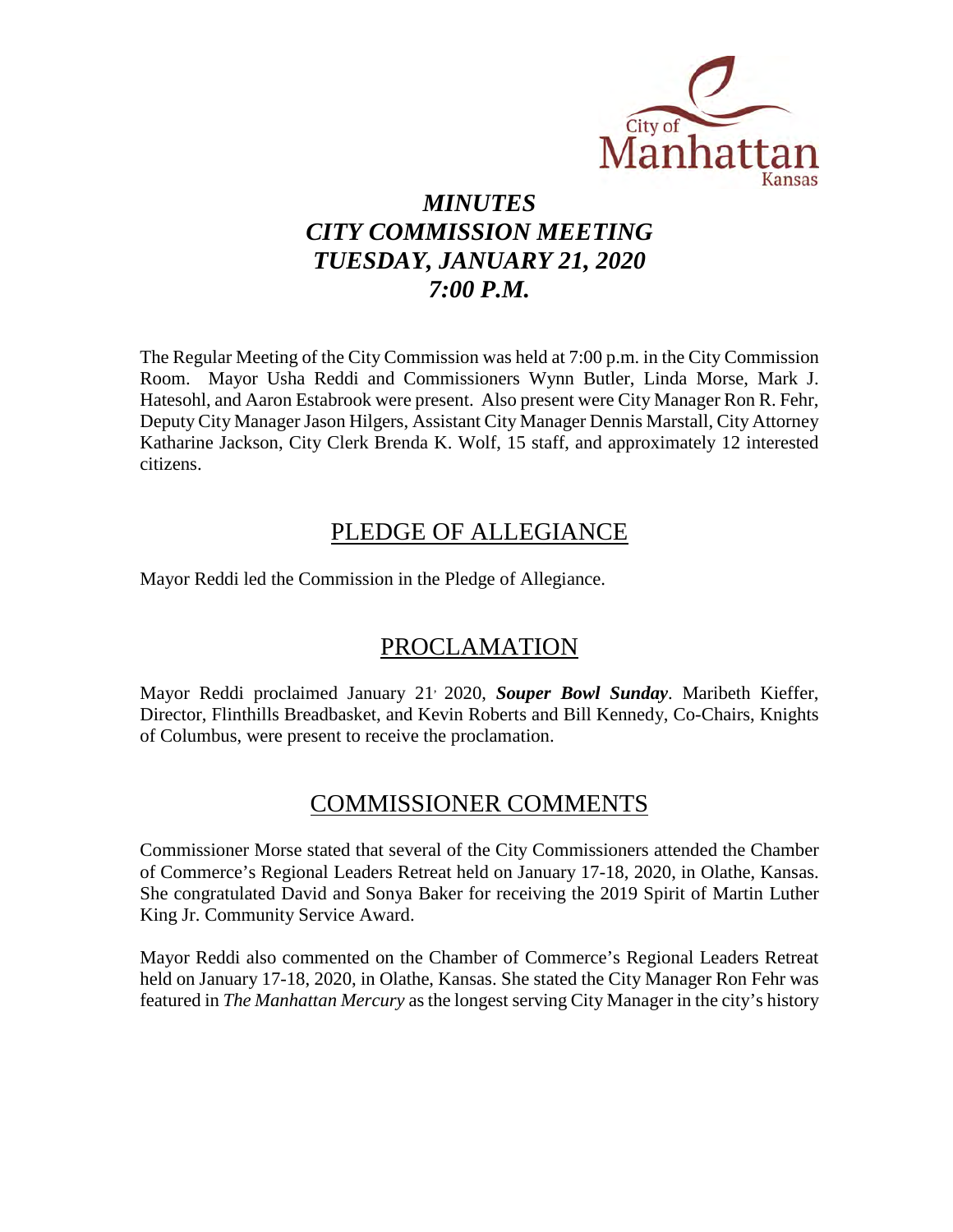## COMMISSIONER COMMENTS *(CONTINUED)*

and congratulated him on all of his accomplishments and his professionalism. She also commented on Martin Luther King, Jr. activities that happened from Saturday, January 18, 2020 – Monday, January 20, 2020, and activities scheduled for Saturday, January 25 – Friday, January 31, 2020, at Kansas State University. She highlighted the Work Session scheduled for Tuesday, January 28, 2020, regarding City projects associated with the past November ballot measure and the Commissioner's Retreat scheduled for Friday, January 31, 2020.

## CONSENT AGENDA

(\* denotes those items discussed)

### **MINUTES**

The Commission approved the minutes of the Regular City Commission Meeting held Tuesday, January 7, 2019.

### **CLAIMS REGISTER NOS. 2929 AND 2930**

The Commission approved Claims Register Nos. 2929 and 2930 authorizing and approving the payment of claims from January 1, 2020 - January 14, 2020, in the amounts of \$1,009,652.07 and \$3,687,376.62, respectively.

### **RESOLUTION NO. 012120-A – INDUSTRIAL REVENUE BOND SERIES 2013A AND 2013C EXTENSION – CIVIC PLUS**

The Commission approved Resolution No. 012120-A authorizing the Mayor and City Clerk to execute Supplemental Indenture No. 1 and replacement Series A Bond and Series C Bond certificates and any other related bond documents for CP Building, LLC, to extend the fixed interest rate on the bonds from February 1, 2020, to December 1, 2024.

### **SET PUBLIC HEARING DATE – SPECIAL ASSESSMENTS – GENERAL OBLIGATION BONDS (SERIES 2020-A)**

The Commission set February 4, 2020, as the date to hold the public hearing levying special assessments against the benefiting properties in the following 23 projects, which have been completed: *Pinehurst Addition – Sanitary Sewer (SS1619), Street (ST1604), and Water (WA1617); Scenic Crossing Addition – Sanitary Sewer (SS1603), Street (ST1601), and Water (WA1602); West Anderson Avenue – Street (ST1601); Landsdowne Addition, Unit Three – Sanitary Sewer (SS1604), Street (ST1602), and Water (WA1603); Ledge Stone Addition – Street (ST1615) and Water (WA1623); Ledgestone Ridge Addition – Sanitary Sewer (SS1623), Street (ST1620), Multi-Use Trail (SW1601), and Water (WA1628); Legacy Ridge Addition –Sanitary Sewer (SS1627), Street (ST1616), and Water (WA1624); The Highlands at Grand Mere, Unit One/Prairie Village at The Highlands, Unit One – Sanitary Sewer (SS1715), Street (ST1705), and Water (WA1710); and Wells Landing – Sanitary Sewer (SS1629).*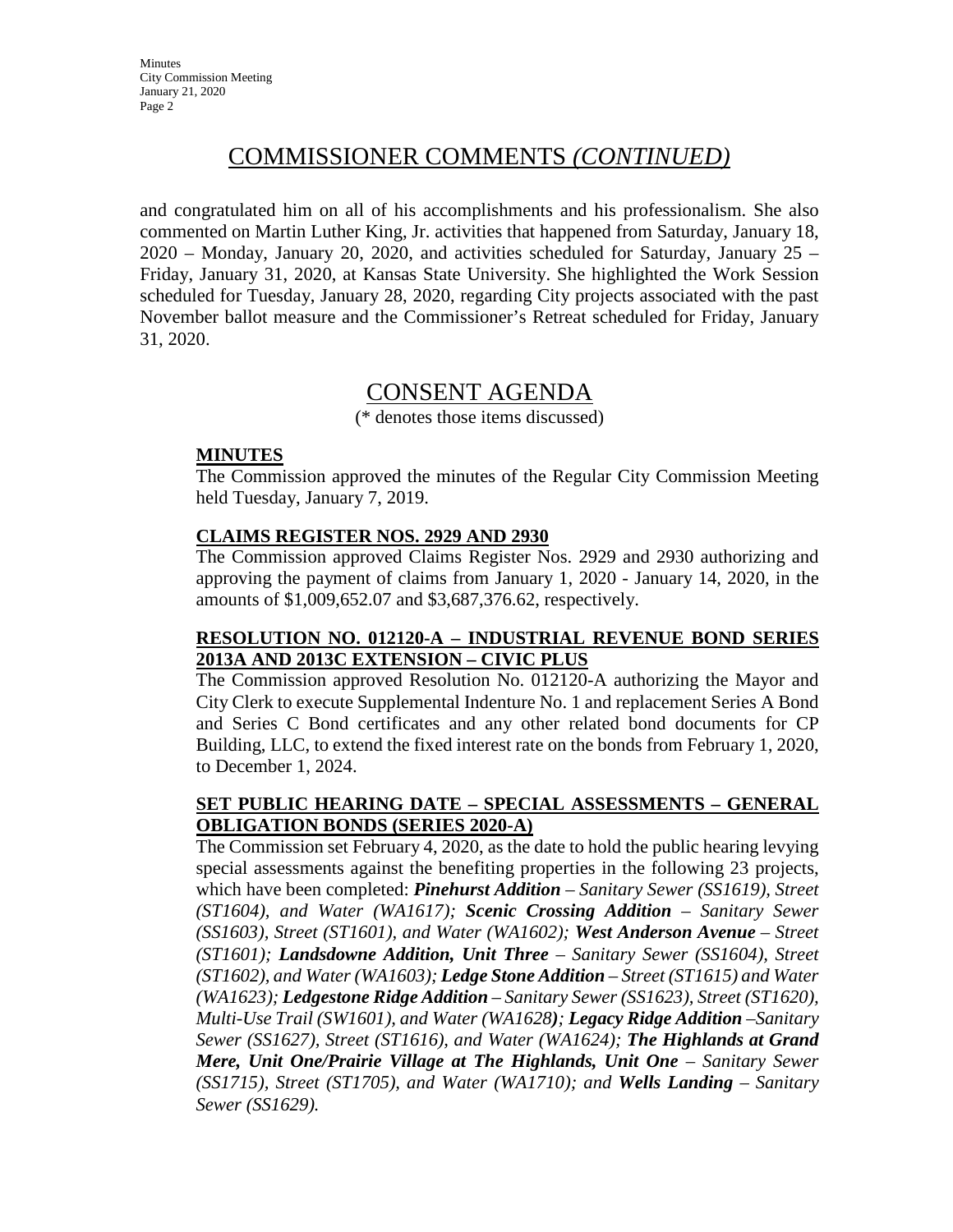## CONSENT AGENDA (*CONTINUED*)

### **REQUEST FOR QUALIFICATIONS – NORTHWEST WATER TRANSMISSION MAIN (WA1811, CIP WA159P, WA146P, WA147P, WA148P)**

The Commission authorized City Administration to seek qualifications for professional design services; and appointed Commissioner Butler and Commissioner Morse to serve on the Selection Committee for the Northwest Water Transmission Main Project (WA1811, CIP#WA159P, WA146P, WA147P, and WA148P) and the Marlatt Avenue Re-alignment Study.

## **CONTRACT AMENDMENT NO. 1 – RAISE LEVEE – RIGHT-OF-WAY AND EASEMENT SERVICES (SP1908)**

The Commission authorized the Mayor and City Clerk to execute Contract Amendment No. 1, in an amount not to exceed \$191,700.00, for Boundary Survey Services with SMH Consultants, of Manhattan, Kansas, for the Manhattan Levee Land Acquisition Project (SP1908).

## **\* WAIVE FEES – BLUE TOWNSHIP WATER CONNECTION FEES – POTTAWATOMIE COUNTY EMERGENCY MANAGEMENT SERVICES STATION**

The Commission approved the request from Pottawatomie County to waive the Blue Township Connection Fees for the connection of the Pottawatomie County Emergency Management Services Station and Sheriff Office Substation, located at 3815 Green Valley Road (Lot 39 of the Green Valley Business Park, Unit Six) to the Pottawatomie County Rural Water District No. 1 water system.

## **PAYMENT – MEMBERSHIP – KANSAS RIVER WATER ASSURANCE DISTRICT NO. 1**

The Commission authorized the payment of the 2020 annual membership assessment, in the amount of \$35,508.00, to the Kansas River Water Assurance District No. 1, to be paid from the Water Fund.

### **BOARD APPOINTMENTS**

The Commission approved the following appointments by Mayor Reddi to various boards and committees of the City.

#### *Bicycle and Pedestrian Advisory Committee*

Appointment of Nancy Baker, 3052 Conrow Drive, to fill the unexpired At-Large term of Paul Benne. Ms. Baker's term begins immediately and will expire October 31, 2021.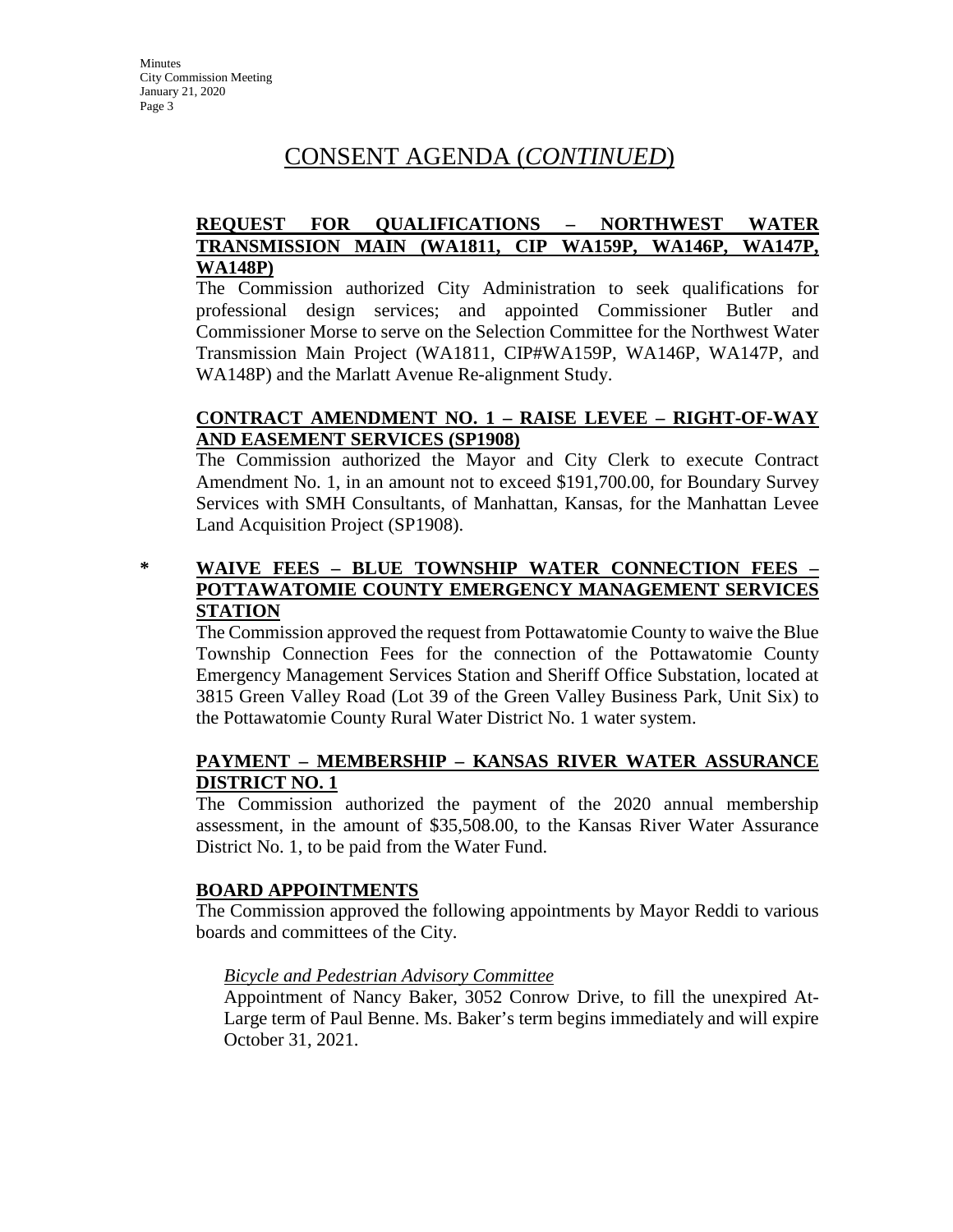## CONSENT AGENDA (*CONTINUED*)

## **BOARD APPOINTMENTS** *(CONTINUED)*

## *Bicycle and Pedestrian Advisory Committee* **(CONTINUED)**

Appointment of Chris Spooner, 3345 Effingham Street, to a three-year At-Large term. Mr. Spooner's term begins immediately and will expire October 31, 2022.

#### *Flint Hills Metropolitan Organization (MPO) Policy Board*

Appointment of Aaron Estabrook, 300 North  $4<sup>th</sup>$  Street, Apt. # 307, to fill the Manhattan City Commissioner Permanent position and Commissioner Linda Morse, 2118 Spain Drive, to fill the Alternate position.

#### *Flint Hills Area Transportation Agency Board*

Appointment of Aaron Estabrook, 300 North  $4<sup>th</sup>$  Street, Apt. # 307, to fill the Manhattan City Commissioner Permanent position and Commissioner Linda Morse, 2118 Spain Drive, to fill the Alternate position.

#### *Municipal Audit Committee*

Appointment of Mark J. Hatesohl, 1206 Stacy Lane, to fill the unexpired City Commissioner term of Michael Dodson plus a full one-year term. Commissioner Hatesohl's term begins immediately and will expire March 31, 2021.

Mayor Reddi announced that Commissioner Estabrook will serve on the Selection Committee for the Joint Maintenance Facility Construction At-Risk and Commissioners Butler and Morse will serve on the Selection Committee for the Northwest Water Transmission Main and the Marlatt Avenue Re-alignment Study.

Mayor Reddi opened the public comments.

Hearing no comments, Mayor Reddi closed the public comments.

After discussion, Commissioner Morse moved to approve the consent agenda. Commissioner Hatesohl seconded the motion. On a roll call vote, motion carried 5-0 with the exception of Item G, WAIVE FEES – BLUE TOWNSHIP WATER CONNECTION FEES – POTTAWATOMIE COUNTY EMERGENCY MANAGEMENT SERVICES STATION, which carried 3-2 with Commissioners Butler and Estabrook voting against.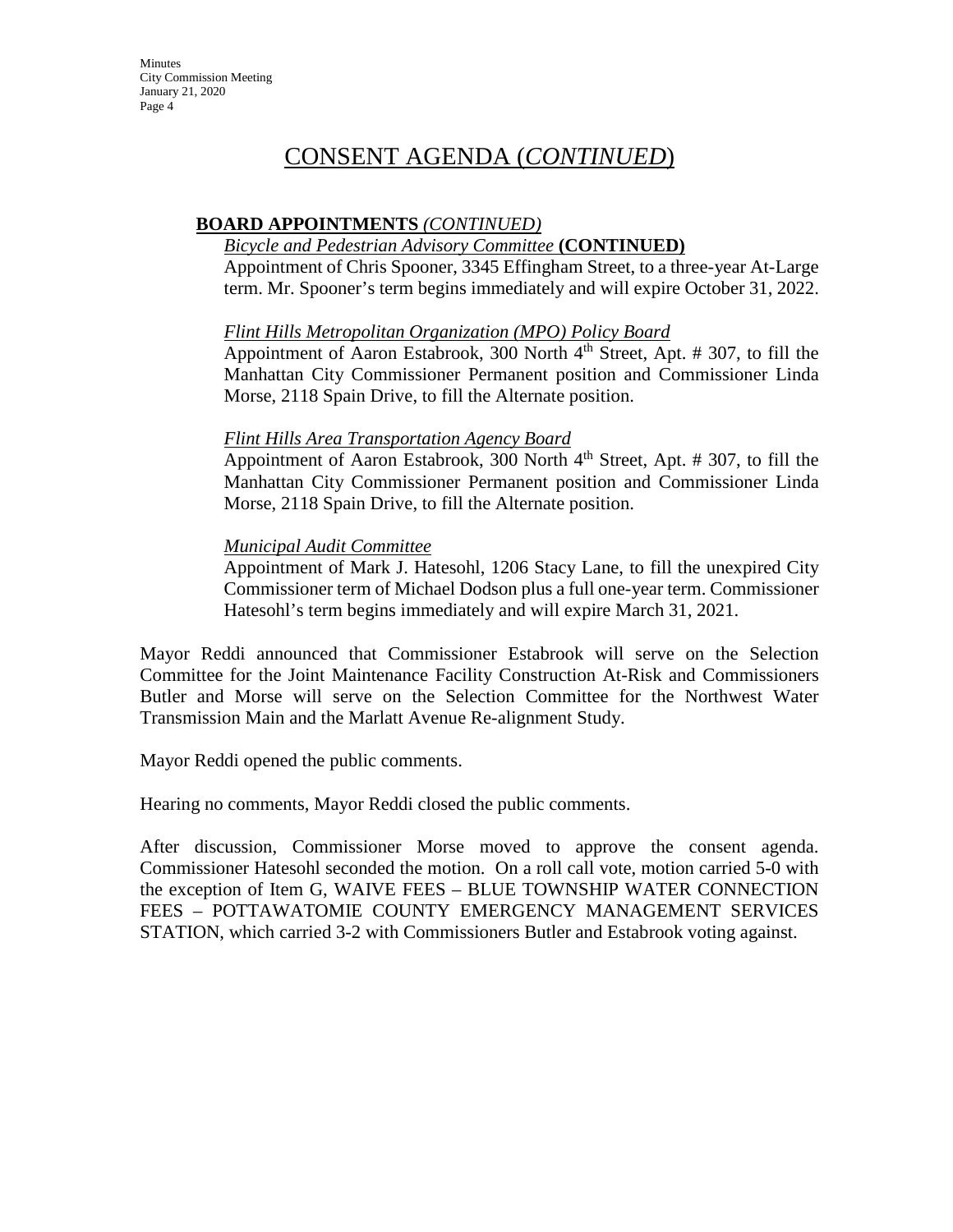**Minutes** City Commission Meeting January 21, 2020 Page 5

## GENERAL AGENDA

### **DISCUSSION - 2020 OVERVIEW FROM CITY ADMINISTRATION AND DEPARTMENT HEADS**

Dennis Marstall, Assistant City Manager; Tammy Galvan, Director of Human Resources; Bernie Hayen, Director of Finance; Katie Jackson, City Attorney; Jesse Romo, Airport Director; Eric Cattell, Director of Community Development; Scott French, Director of Fire Services; Eddie Eastes, Director of Parks and Recreation; and Rob Ott, Director of Public Works presented their department's accomplishments and challenges from 2019, their operations overview for 2020, their priorities for 2020-2021 that also included Organization Excellence Initiatives, and their priorities and requests. They also answered questions from the Commission.

Mayor Reddi opened the public comments.

### **DISCUSSION - 2020 OVERVIEW FROM CITY ADMINISTRATION AND DEPARTMENT HEADS**

Hearing no comments, Mayor Reddi closed the public comments.

As this was a discussion item, the Commission took no formal action.

## EXECUTIVE SESSION

Commissioner Hatesohl moved to recess into Executive Session to discuss potential litigation with the City Attorney pursuant to the exception for consultation with legal counsel on matters that would be deemed privileged in an attorney-client relationship, pursuant to K.S.A. 75-4319(b)(2), and to resume the open meeting at 10:35 p.m. in the City Commission Room. Commissioner Morse seconded the motion. On a roll call vote, motion carried 5-0.

At 10:35 p.m., the Commission reconvened with Mayor Reddi and Commissioner Butler, Commissioner Morse, Commissioner Hatesohl, and Commissioner Estabrook in attendance. Commissioner Morse stated that no binding action was taken during Executive Session; therefore, no vote in the open meeting is needed.

## EXECUTIVE SESSION

Commissioner Butler moved to recess into Executive Session to discuss pending litigation with the City Attorney pursuant to the exception for consultation with legal counsel on matters that would be deemed privileged in an attorney-client relationship, pursuant to K.S.A. 75-4319(b)(2), and to resume the open meeting at 10:50 p.m. in the City Commission Room. Commissioner Morse seconded the motion. On a roll call vote, motion carried 5-0.